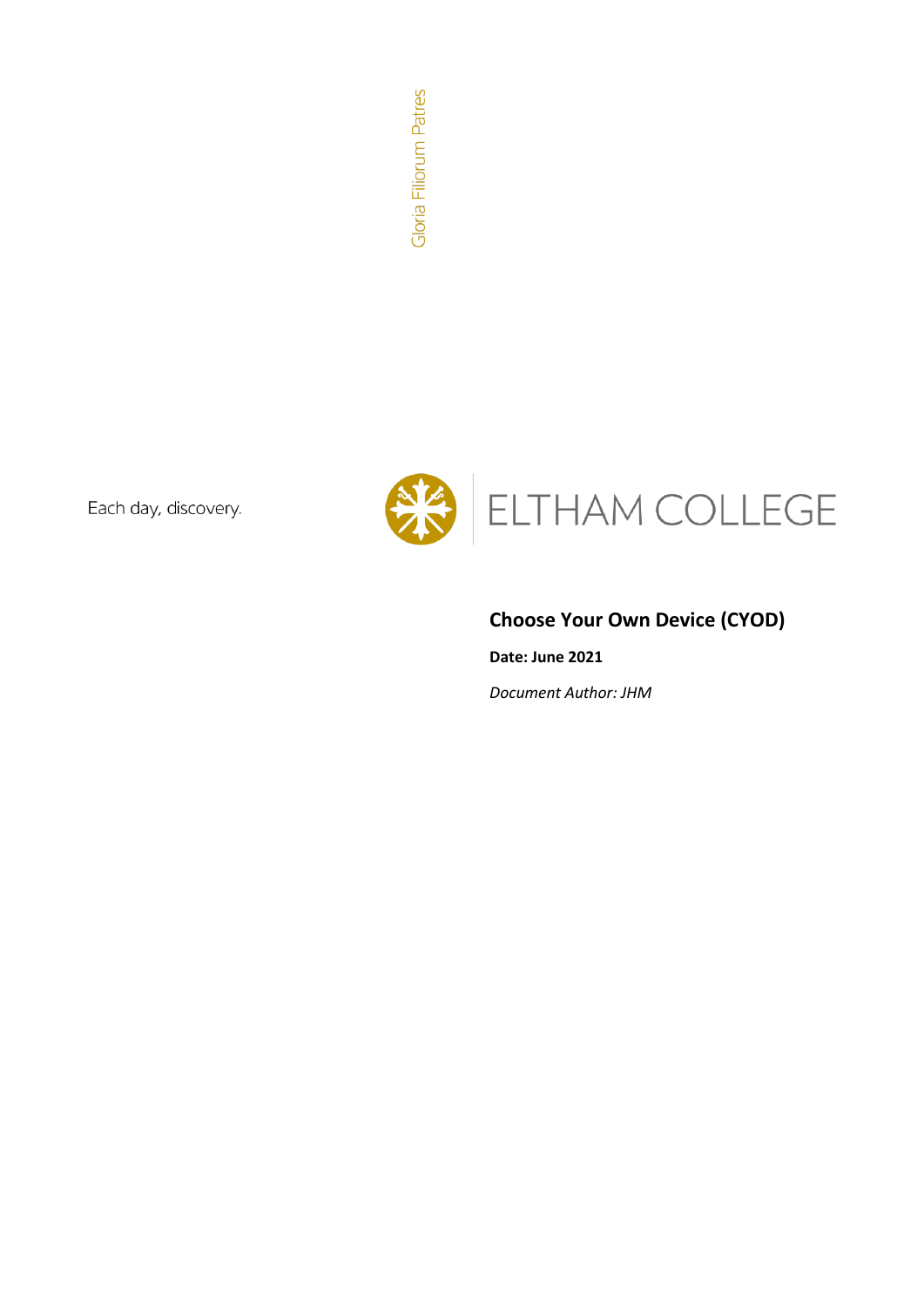

#### **Version Control Information**

| <b>Reason for Amendment</b> | Name         | Date          | <b>Main changes</b>                                                                                                       |
|-----------------------------|--------------|---------------|---------------------------------------------------------------------------------------------------------------------------|
| Policy replaced Laptop      | James Martin | February 2020 | New policy                                                                                                                |
| Policy (2016-2020)          |              |               |                                                                                                                           |
| <b>Annual Review</b>        | James Martin | May 2020      | None                                                                                                                      |
| <b>Annual Review</b>        | James Martin | June 2021     | Sentence added advising<br>work is underway to<br>enable students to print<br>from own device (to be<br>complete 2021-22) |
|                             |              |               |                                                                                                                           |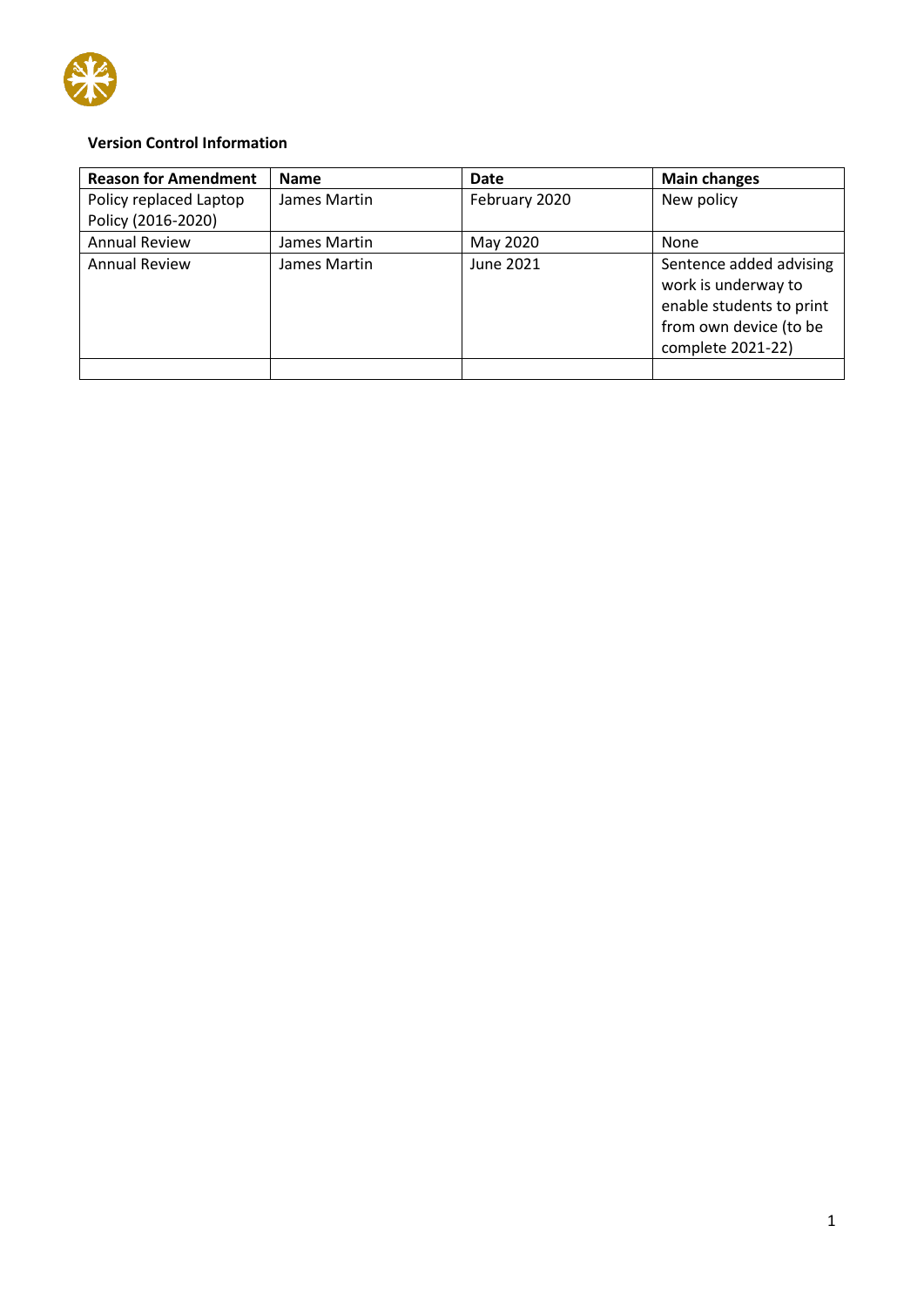

## **1. Introduction**

This policy replaces the 'Laptop Policy' in existence 2016-2020 which outlined the procedure should a student wish to use a laptop computer in lessons. Following a tablet trial in 2017-8, Eltham College staff have been updating the curriculum and department schemes of work to reflect the wide range of digital resources, strategies and tools now available.

From September 2019, students in

- Year 9 and the Lower Sixth **(2019-20)**
- Year 9, Year 10, the Lower and Upper Sixth **(2020-21)**
- Year 9, Year 10, Year 11, the Lower and Upper Sixth **(2021-22)**

may bring their own device into school to be used in lessons as appropriate.

### **2. Eltham College "Choose Your Own Device" programme**

Students in Year 9 upwards may bring a laptop or tablet-type device to school as part of their regular school equipment.

Students will not necessarily use their device in every lesson, but they are expected to make use of it every day, and they will need to remember to bring it to school, charged up and ready for use. Each student has a locker and will be reminded to keep their device safely locked away when not in use.

Students will receive basic instruction in using the Office 365 suite of tools and resources as part of the curriculum. Year 9 parents will be sent a reference list of key skills in which we encourage students to be confident before bringing their device to school for the first time. For example, switching on the device, charging it and checking battery levels, connecting to the internet over Wi-Fi, accessing their Office 365 account and saving to OneDrive.

There is no advantage to be gained in a student having a very high cost, high specification device for use in school. We ran our trial in 2017-18 with Year 7 students using Microsoft Surface 4 devices which worked well – although we found that these were somewhat over-specified for the purpose. We recommend parents consider re-allocating devices already owned within the household or purchasing something fit-forpurpose bearing in mind our minimum specification set out below.

If a student is in receipt of a means tested bursary and may require financial assistance with the purchase of a device, please write to the Bursar [\(bursar@eltham-college.org.uk\)](mailto:bursar@eltham-college.org.uk).

For students new to the Sixth Form we suggest not purchasing a device specifically for school until the student has begun their studies in the Lower Sixth and has had some introductory lessons with their subject teachers. If it would be helpful and appropriate for a student to have their own device to support their choice of A-level subjects, please consider the minimum specification set out below.

Desktop computers and workspaces with power, data and Wi-Fi for laptop or tablet use are available in the Sixth form study area in the Turberville Building.

Teachers continue to be able to book computer suites for use where students (in Year 7-8, or above) do not have their own device.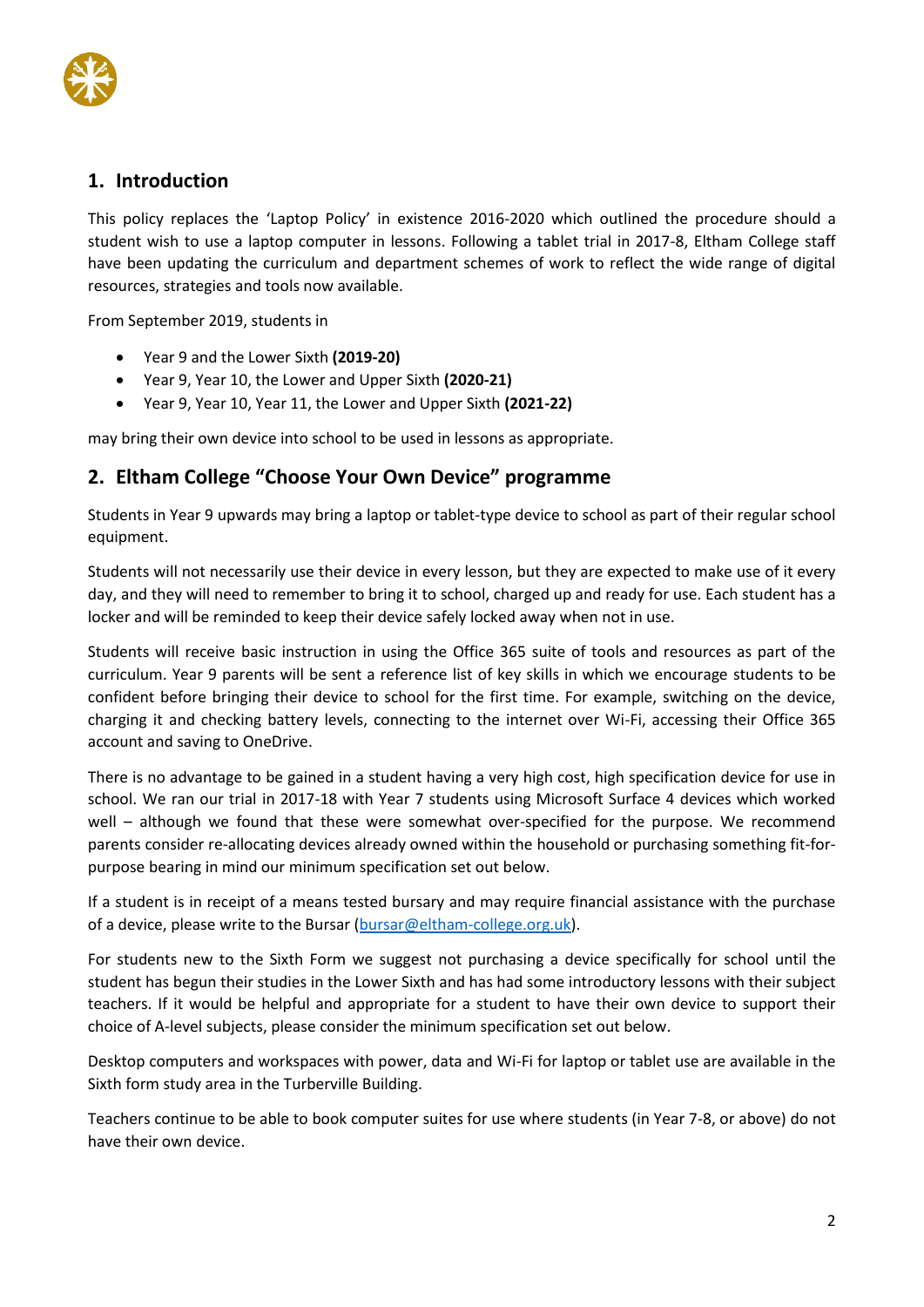

At present students are not able to print work directly from their device to one of the school printers. Work is underway to remedy this to be complete 2021-22. However, they may login to a school computer, access work via their OneDrive and print to any printer in the school from there.

Students are expected to submit work in the format requested by their subject teacher which could be printed out, emailed or submitted via third party software such as Show My Homework or Microsoft Teams.

## **3. Device specification**

| <b>Feature</b>                       | Minimum                 | Recommended             |
|--------------------------------------|-------------------------|-------------------------|
| <b>CPU (Central Processing Unit)</b> | Intel Core i3 or AMD A7 | Intel Core i5 or AMD A9 |
| RAM (System Memory)                  | 4GB                     | 8GB                     |
| SSD Storage (File Memory)            | 120GB                   | 250GB                   |
| Screen size                          | 10''                    |                         |
| Display resolution                   | 1366 x 768              | 1920 x 1080             |
| <b>Battery life</b>                  | 4 hours                 | 6 hours                 |
| Wifi enabled                         | Yes                     |                         |

Please note that if you know that your child is likely to pursue Design Technology as a GCSE option you should consider the higher end of this specification, based on the system requirements of the design software used in DT. Please contact the Design Technology department if you would like more information.

Each device will also need the following:

- **Keyboard** (for tablets, this will most likely be attached as an accessory).
- To be **Windows** based, or capable of running Windows 10 and associated software.
- We are very aware that Apple products are widely available and highly attractive devices. That said, Eltham College is a Windows school, primarily using Microsoft software, and with an IT department whose skills and experience are in managing and supporting Windows devices. Whilst is it possible to run the Office suite on an Apple device via the online O365 Application, our experience is that this is less satisfactory for students.
- A sturdy protective **case**

Please do not purchase accessories requiring a Bluetooth connection as this interferes with the remote connection to the audio-visual screens in the classrooms.

There are some features that can be helpful but are not required as standard:

- Touch Screen
- Pen tool
- Camera
- Headset (we ask that you do NOT supply speakers, as these are not suitable for use in a classroom/study environment)

We ask that you do NOT supply a Sim Card for 4G connectivity. We support student access to Wi-Fi on the premises, which will apply the school's **web-filtering** protocols to the internet connection made by the device in order to ensure appropriate protection from unsuitable content. We recommend that you apply your own web-filtering at home using the "family" options available from your domestic Internet Service